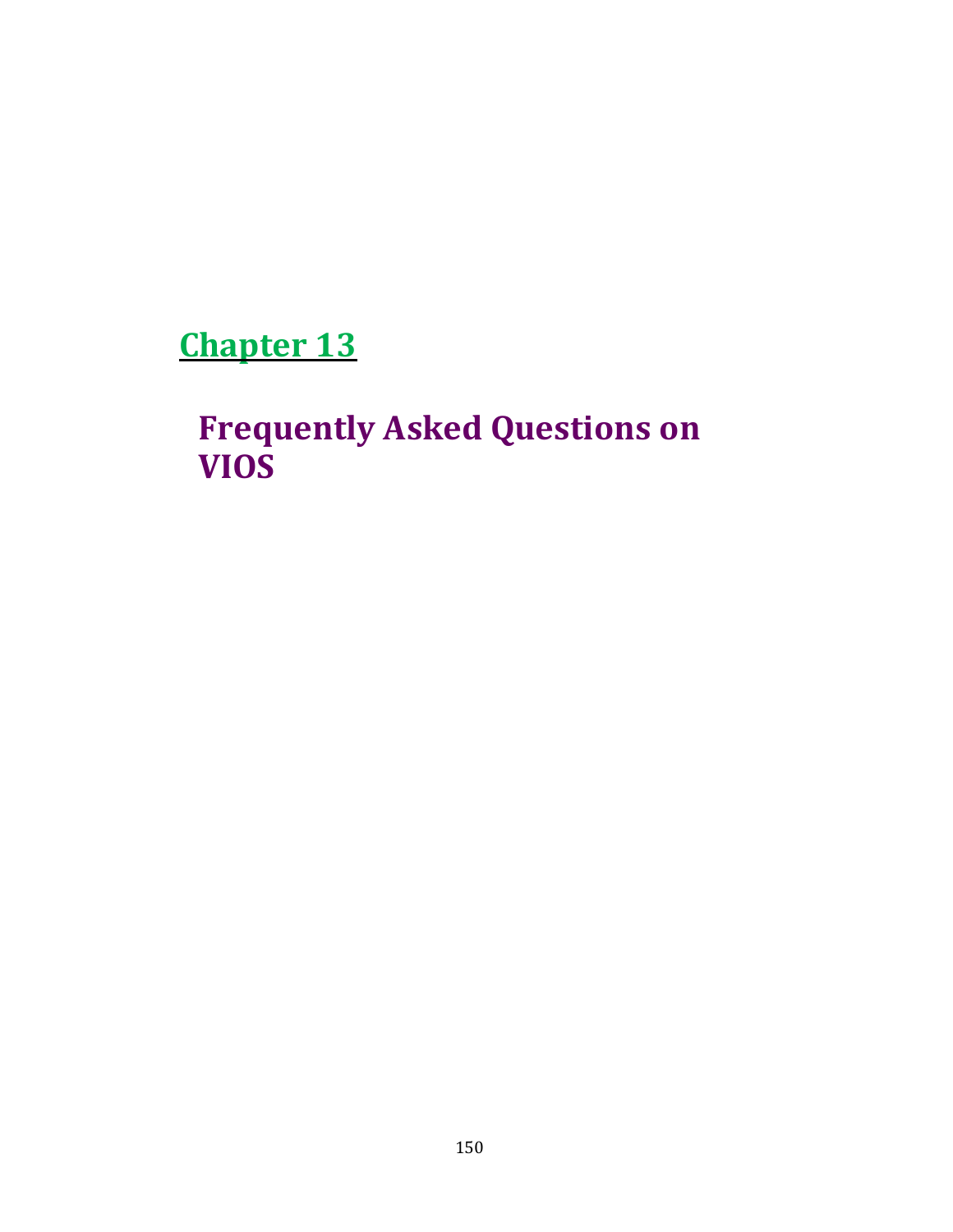# Q1. What is VIOS?

## Ans. VIOS stands for **VIRTUAL INSPECTION OF SCHOOLS.**

## Q2. What is difference between Physical Inspection and Virtual Inspection?

Ans. PHYSICAL INSPECTION - The Inspection Committees conduct inspection while present in the school campus and assess the suitability of school & interact with teachers, students and physically verify school infrastructure.

VIRTUAL INSPECTION - The Inspection Committee will not be physically present in the school for inspection & conduct virtual inspection through online mode by use of Smart Phone/ Tab/ IPAD/ Laptop with high speed wi-fi internet connectivity such as 4G Data Card/Dongle. The Board will create login credentials for IC members and School for virtual inspection

#### Q3. Which category of application may be covered during Virtual inspection?

Ans. Virtual Inspection may be done for cases registered for Upgradation of Affiliation, Extension of Affiliation, Permission of Two Shifts and Section Increase and any other category decided by the Board. However, the Board reserves the right to conduct inspections as per the clause 11.2 and 11.4 of the Affiliation Byelaws.

#### Q4. Why only the above cases to be inspected through VIOS?

Ans. The schools which are already affiliated with the Board and physical inspection of these schools has already been carried out at the time of fresh affiliation to assess the school infrastructure, hence VIOS.

# Q5. What are the focus areas ?

Ans. The focus of the virtual inspection will be on infrastructure required such as additional class rooms, labs and other details mentioned in chapter 7 of this Handbook.